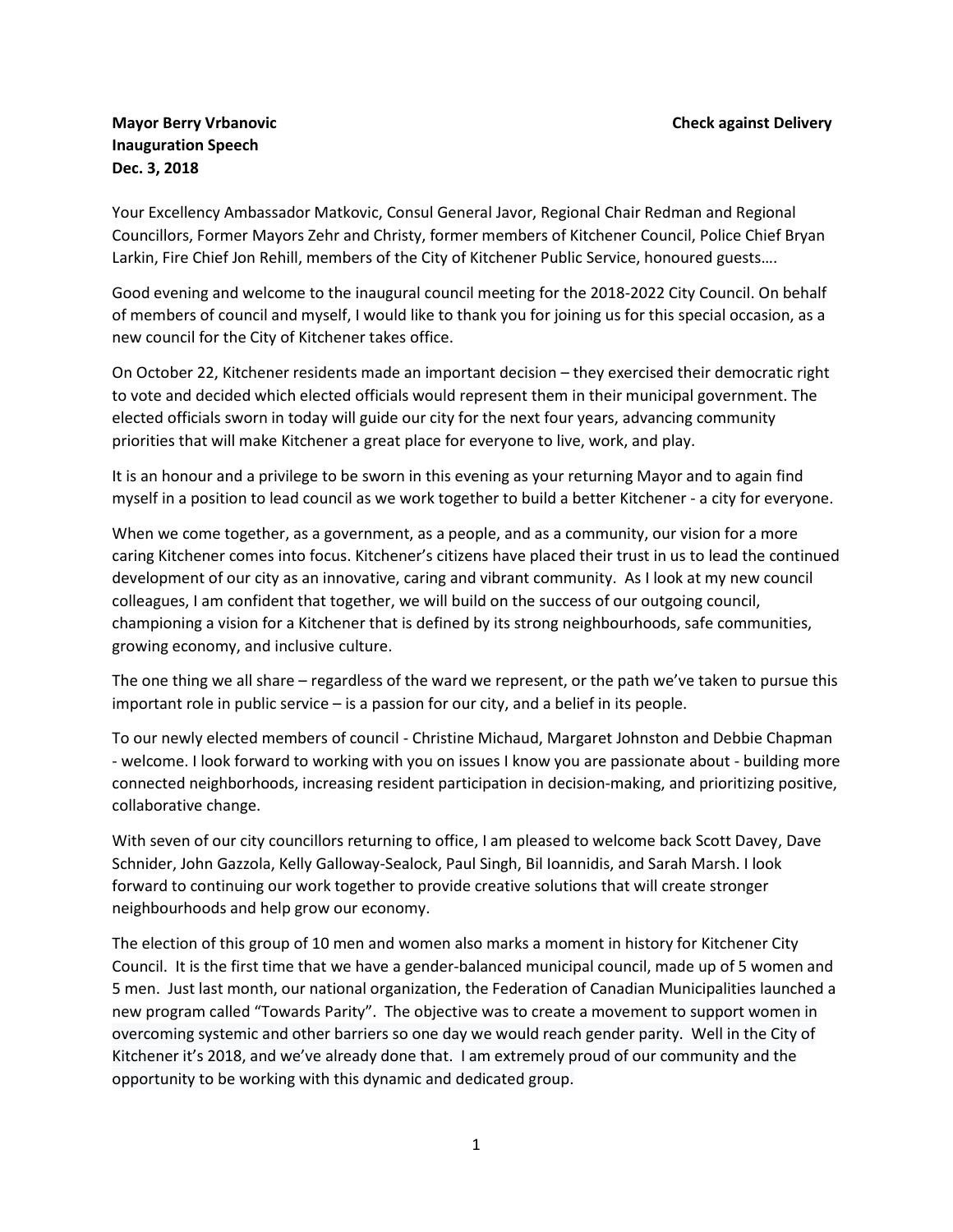I would also like to take this opportunity to express my sincerest thanks and gratitude to those whose active role on our council has ended - Yvonne Fernandes, Zyg Janecki, and Frank Etherington. Thank you for your time and your service – today we look back on our accomplishments and celebrate our moments of achievement. In doing so, I hope you look fondly on our years together and our many collaborative efforts to help our city and its people achieve great things.

I would also like to acknowledge and express my appreciation to all the candidates who ran in this year's municipal election. Your passion for our city is demonstrated by your willingness to serve its people. Thank you for being a part of our democratic process.

I must admit, as I address you again, now as your returning Mayor, I share the same feeling of anticipation and enthusiasm to lead our city as I did when I first took office. Excited for the future of this city, humbled to be an agent of change, and grateful for the trust placed in me by Kitchener citizens, I can truly say that it has been an honour and profoundly rewarding experience to serve as your Mayor.

I've always enjoyed meeting and connecting with Kitchener residents. During my 2014 campaign, it was both energizing and motivating to knock on doors and speak with citizens face-to-face to learn more about their hopes and visions for our city. I think back to a young woman that I met when I visited the Chicopee neighbourhood who was excited to be voting for the first time. She understood that the government she would help elect could bring about positive changes in her neighbourhood and with that knowledge she cast her ballot.

Residents like the young woman I just described, remind me of the importance of public service and the significant role it plays in the everyday life of our citizens. It has been my privilege to be a life-long public servant – both as a staff and in an elected capacity. Together with my colleagues on council, I had the tremendous opportunity to shape the future of this city during the past term.

I feel a great sense of pride in what we've been able to accomplish together during the past four years. It's hard to believe that in such a short period of time, we launched our award-winning Love My Hood Neighbourhood Strategy. This resident-led, city-supported initiative empowers residents by giving them the resources and guidance they need do great things in their neighbourhoods. We spoke to thousands of residents, whose voices and perspectives are reflected in numerous initiatives, building great places and encouraging more connected people, and working together to achieve a desired aim.

Involving residents in the decision making process has allowed us to make great strides towards building a Kitchener that better reflects the needs of all of its citizens. In 2018, we conducted a community survey to capture an objective citizen perspective on residents' priorities for the future. I am proud to say that 87 per cent of Kitchener residents view their quality of life in our city as good or excellent. Our many parks and greenspaces, strong sense of community and wide range of programs and services makes our city an attractive, welcoming and inclusive place to live.

Through tools like the Environics survey, and our own EngageKitchener platform, public meetings and charrettes, we actively seek out the thoughts and opinions of those we serve. As a Council, we place tremendous value on hearing from – but more importantly, listening to our citizens.

We should take great pride in the work we've done to inspire progress that makes meaningful change in our neighbourhoods and in the everyday lives of citizens. In launching our participatory budgeting pilot project, we involved residents in updating parks located in the Sandhills and Elmsdale communities. We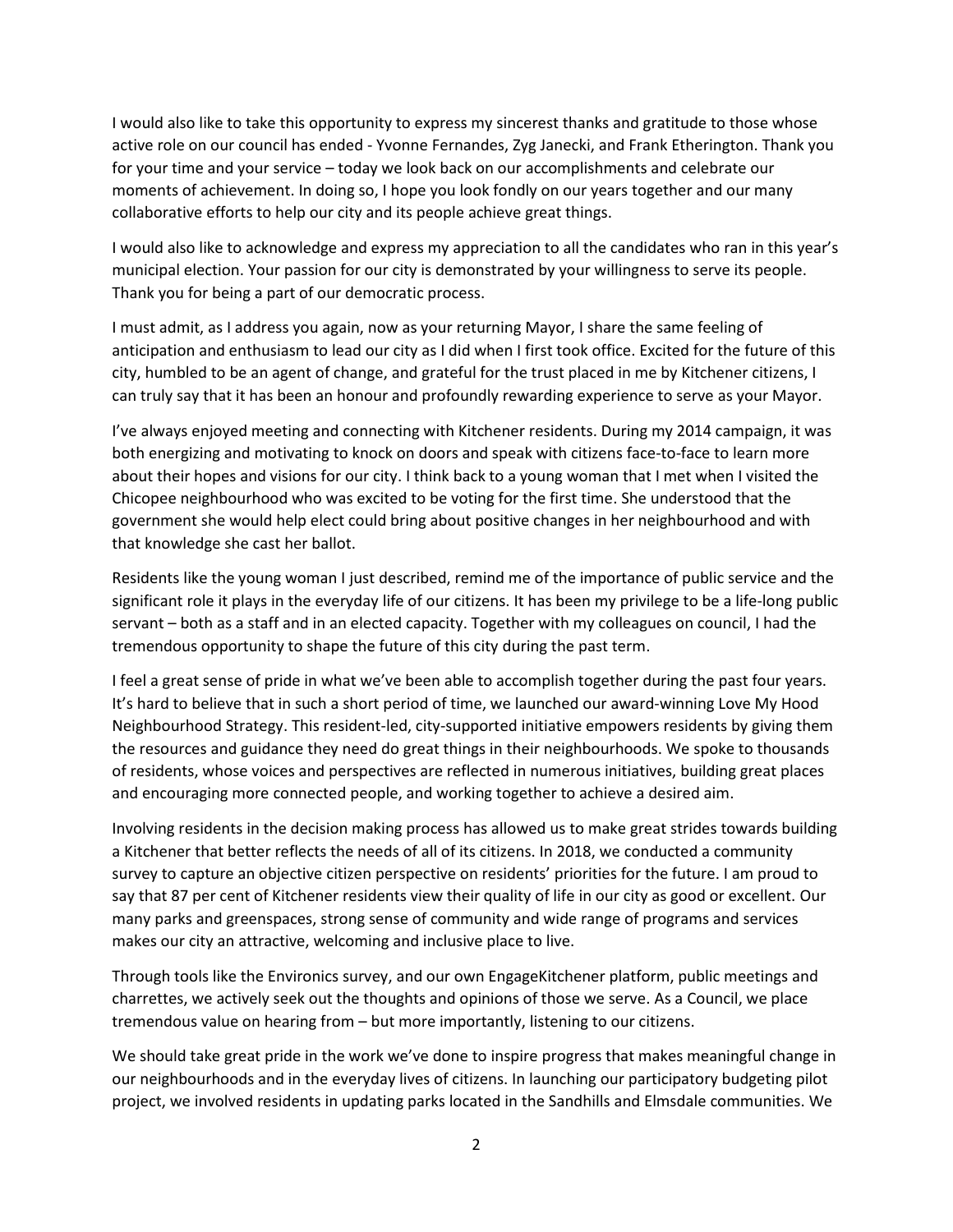engaged with citizens to gather ideas, develop concepts and make decisions to update these neighbourhood parks to ensure they served the growing needs of the people and families who live there.

When we empower our residents to play an active role in our decisions, we create opportunities for them to be heard, to contribute, and to feel represented and we eliminate the barriers that hold back our communities, stunt their growth, and stifle progress.

Moving Kitchener forward means creating continued opportunities for the people of this city to thrive. Council delivered on this mandate by paving the way for our economy to grow. Through our awardwinning economic development strategy, Make it Kitchener, we've situated our city as the best place in Canada for innovators, entrepreneurs and other businesses to start and expand. We have worked collaboratively with the City of Toronto to launch the Toronto-Waterloo Innovation corridor, bringing along other municipal partners in places like Guelph and Halton along the way. We have also worked to support our large-scale legacy companies in the community while also ensuring that our small business cluster continues to thrive. We have and will continue to balance the tremendous growth of our city, while still maintaining its culture, character, and small town feel.

In reflecting on the accomplishments of the past, we look toward the future with a renewed sense of purpose and knowing there is still more work to do. Tonight, a new council joins me as we continue on our path towards progress. Reflecting on the steps we have already taken and mindful of the road in front of us, I look forward to our journey together.

Like any great journey, ours will begin with charting our course for the next four years. Together we will develop a new strategic plan that will map out the community's priorities for the coming term. Steadfast in our determination to do what is best for our city, we will bring about positive changes and creative solutions to create a diverse, vibrant, and caring community where every citizen can feel they belong.

Building on the strengths of our Love My Hood strategy, we will expand the Neighbourhood Action Program to include more neighbourhoods across the city and allow for additional neighbourhood liaison supports to service communities that need them most.

Continuing to make Kitchener an innovative, caring, and vibrant city for residents to live, work, and play, involves learning more about what they value most. We will continue our practice of engaging residents in the decision making process, providing them with outlets to inform this council on issues and services that matter to them and affect their daily lives.

Public consultation has already begun to review our leisure facilities master plan, allowing residents a platform to speak to their physical activity preferences so we can determine how to invest in our city's leisure assets to meet their growing and changing needs.

We understand that supporting our citizens also means paving the way for them to lead healthy, active lifestyles. By designing and implementing initiatives to encourage and promote physical activity regardless of age or ability, from our youngest to our oldest residents, we enrich the lives of our citizens and provide them with greater opportunities to stay healthy and enjoy a full life in our city.

Over the coming term we will demonstrate that our communities recognize the value of intergenerational connections by launching a Grandparents Day initiative. As a child, I benefitted greatly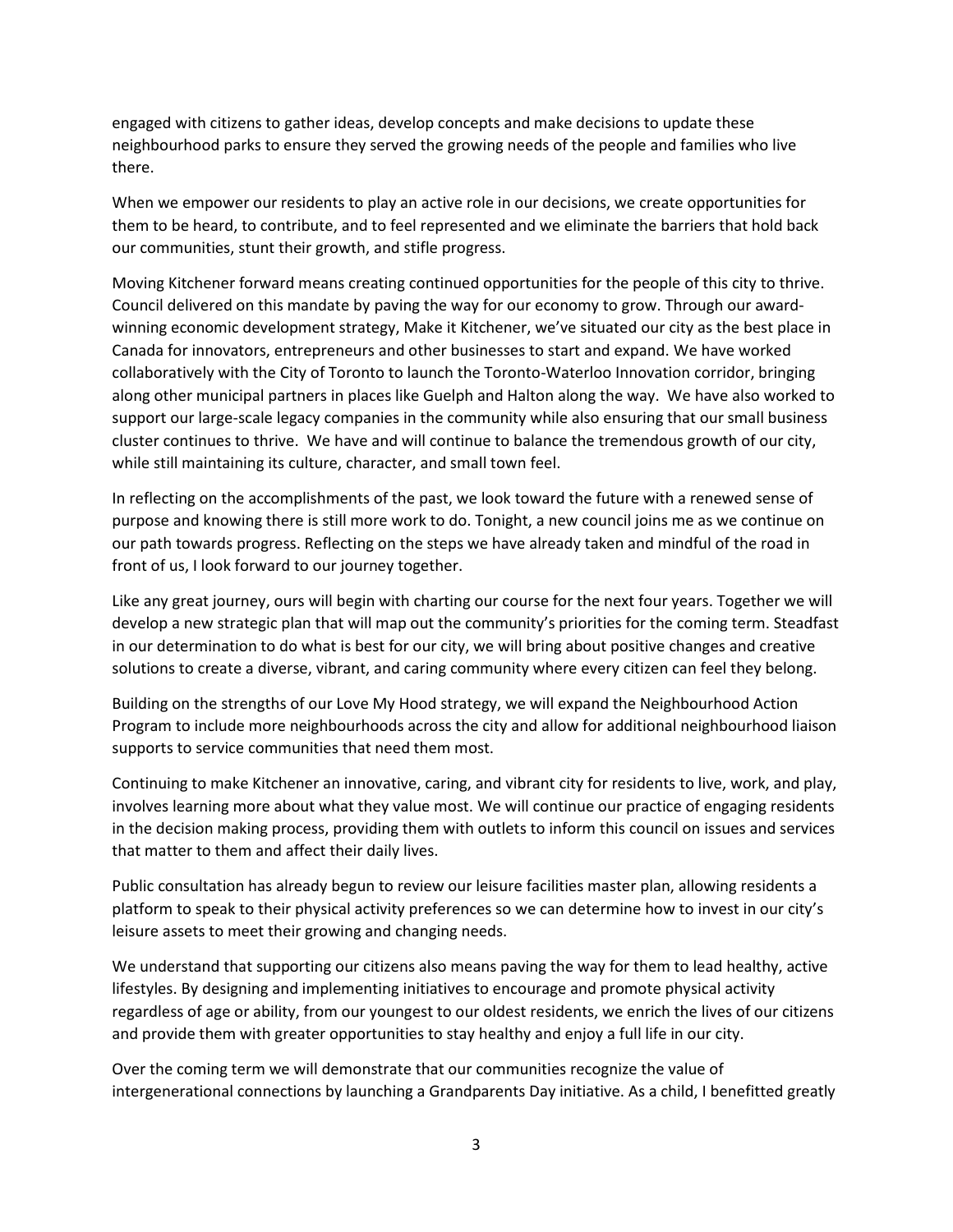from the relationships I shared with older adults in my community. Being 5-year-old who was new to Canada and without any relatives in the country, I looked forward to my interactions with Dorothy and Vernon Smith, an older adult couple who were our neighbours at the time - so much so, that with the help of my kindergarten teacher, I would ask the couple to sign an "adoption" contract I drafted declaring them my "artificial grandma and grandpa".

While this document was far from legally binding, what it represented carried great meaning for me as a child. It spoke to an influential relationship from which I learned a great deal. A lot can be achieved in nurturing intergenerational relationships and, in putting this initiative forward; I hope the positive experience I benefitted from as a child will be shared in neighbourhoods across our city.

In the spirit of open, public discussion and transparency, our city will lead on issues such as climate change and in areas like customer service.

Helpful, caring, and proactive in our customer service strategy, we will continue with this approach to build strong relationships with our residents and provide them with the best possible experience. In the coming term, we will focus on establishing a single, user-first-focused website, giving residents easy access a wide range of services. From leaf collection dates, to property tax information, this platform will allow for a seamless customer service experience.

Providing excellent customer service also involves ensuring the safety of our pedestrians, cyclists, and drivers. Increasing our focus on traffic safety will be a priority for this new council, especially as our city moves in the direction of a more sustainable future. No parent should have to worry about the safety of his or her child walking home from school or playing on a neighbourhood street and members of the public should feel confident biking to work.

Working closely with the Region of Waterloo, we will aim to build a minimum grid of protected bike lanes and investigate the possibility of reducing speed limits on our neighbourhood streets. Lobbying the province to allow cameras to regulate speeding on regional roads and school zones will also be a necessary component of improving traffic safety in our community. Improving sidewalk snow clearing and pedestrian connections to transit stops will provide an ease of access for all residents travelling within our city.

Safe and effective transportation should also include expanding the reach of our people so each member of our community, regardless of their age or income status, can benefit. Public transit should be accessible to all – including older adults and those on a fixed income. Improvements to public transportation through innovation along the Toronto Waterloo Region Innovation corridor will increase accessibility for our residents, eliminating barriers and creating greater opportunities to live, work and play in our city and beyond. I will continue to be an advocate, working with our partners locally, provincially and federally to continue this discussion.

Through thoughtful development of our city, this council will prioritize the needs of residents and their families by encouraging the development of the full-spectrum of affordability in new housing units in Kitchener and within the region. This process will involve considering properties for potential investment. Recognizing that all Kitchener citizens, regardless of their income status, are deserving of a safe space to live, we as a community, must demonstrate a willingness to give support.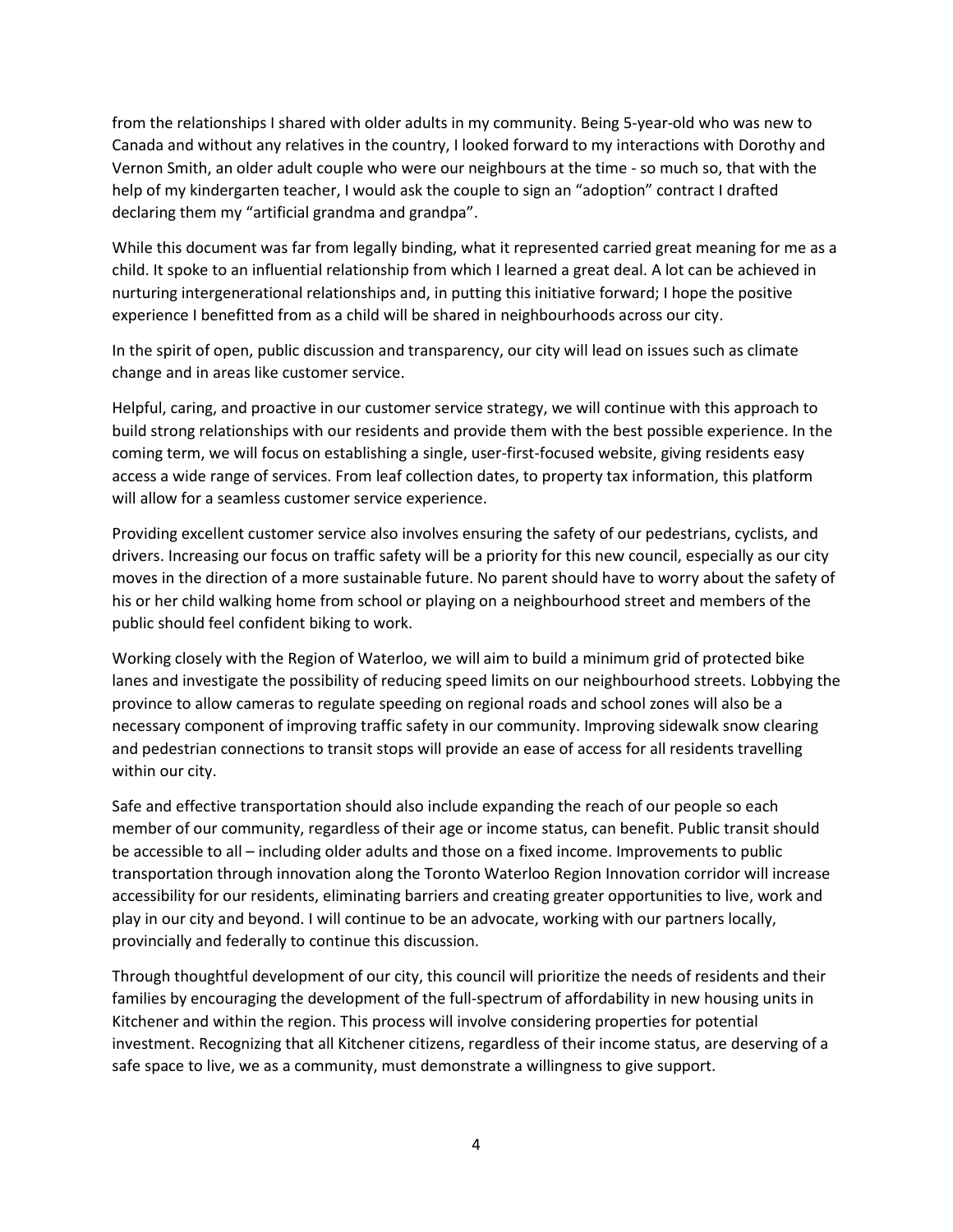We will take on a leadership role in environmental stewardship, focusing our attention on reducing our greenhouse gas emissions and developing a neighbourhood-based Green Kitchener Fund, because we know that our responsibility to the planet involves being proactive in our commitment to a more sustainable future.

This term, we will continue to advance our leadership position in the region on smart city initiatives that improve service delivery and cost effectiveness for our residents. We are an innovative city with a thriving technology sector that pushes the boundaries of what's possible both here at home and in cities all over the world. With continued support for strategies like Digital Kitchener, our people and businesses will stay more connected and remain at the forefront of innovation for generations to come.

Through careful stewardship of tax dollars, we will continue to encourage and support growth and sustainability of our arts and creative sectors, recognizing that this investment will both enhance our residents' quality of life and be an integral step in growing our economy. Arts and culture contributes to the well-being of our city and serves as a powerful tool that can unite communities and act as a gateway for public discourse. Nurturing the arts in Kitchener will work to add vibrancy to our collective identity as a people and as a city.

Building a caring city means advocating on behalf of the most vulnerable members of our community. Working with our regional and provincial partners, we will call attention to growing issues related to mental illness and addiction. With respect, understanding and compassion for those confronting these issues in their daily lives, we will do our part to help ensure they have access to the services and resources they need to feel supported and to realize a better future.

A caring Kitchener can only be achieved if the continuous growth of our communities benefits all citizens and if our neighbourhoods allow for everyone to feel they belong.

Ensuring citizens feel a sense of belonging in our city and in their community holds great significance for me - as your Mayor, but also as an immigrant to this country. When I immigrated to Canada from Croatia almost 50 years ago, my family did their best to settle into a foreign place, surrounded by new people, and confronted by a language barrier.

My experience is a shared one – as our city is a rich, mosaic of different cultures, ethnicities and religions – a diverse people who have come to call Kitchener home. It's important that our government evolves alongside its residents and that our priorities and practices reflect the diversity of the people and the community we serve. This is where our strength as a city comes from.

Early in 2019, I will be launching a Mayor's Task Force on Diversity and Inclusion where we will celebrate the many nuances of our people and continue to promote acceptance and belonging in our community. This initiative will ensure Kitchener is a city for everyone, one in which each citizen is welcomed by acceptance and understanding.

And so, this new council must continue its work to build strong neighbourhoods that are inclusive and representative of the collective. We will inspire thoughtful progress – supporting our city's growth in a measured manner to avoid gentrification. When we put forward new ideas to advance our neighbourhoods, we will be careful to maintain everyone's place within them.